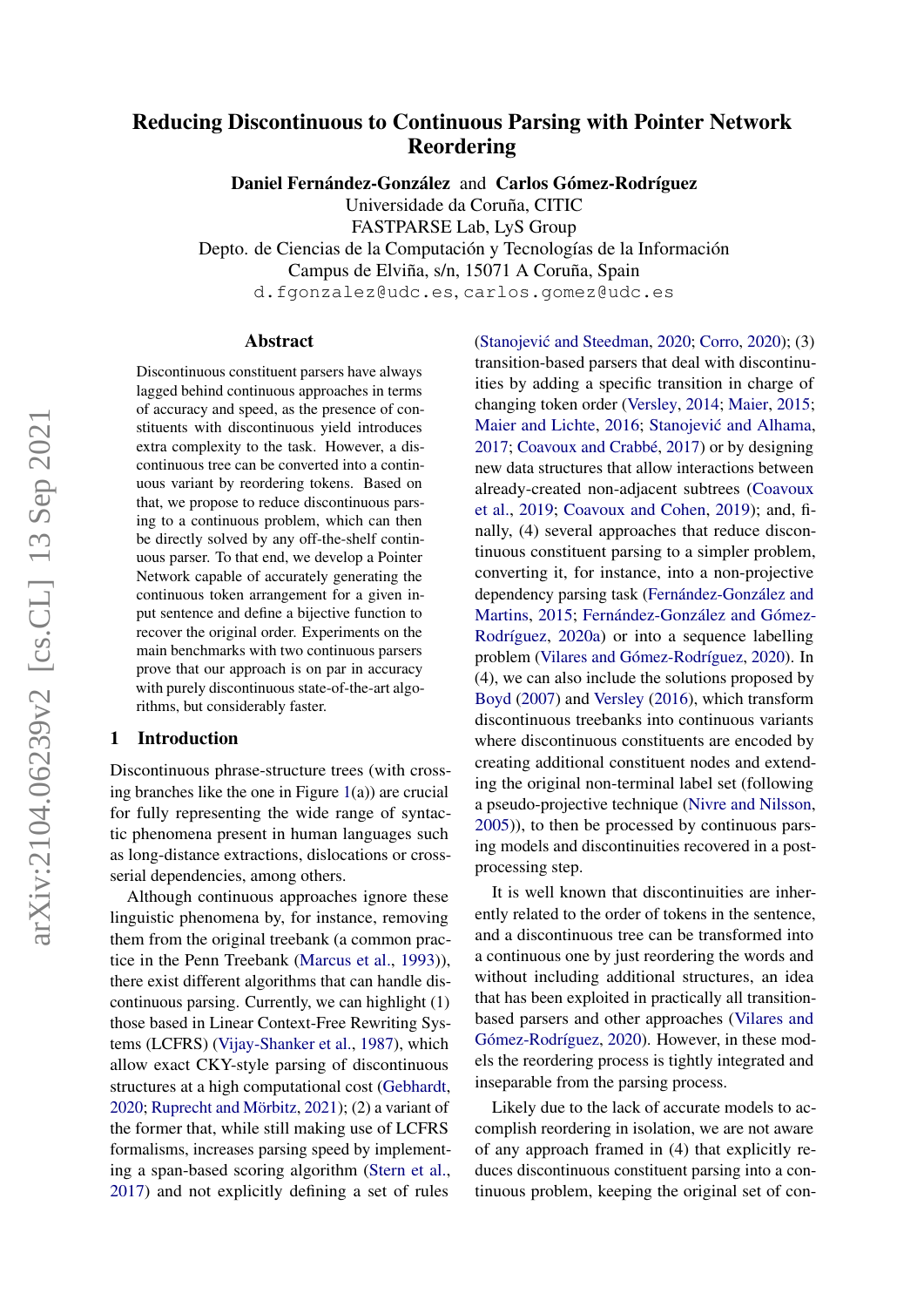<span id="page-1-0"></span>

Figure 1: a) Discontinuous constituent tree for a sentence in German NEGRA development split, b) its canonical continuous arrangement and c) conversion of original positions into absolute CCA positions through function  $f$ implemented by a Pointer Network.

stituent nodes and solving it with a completely independent continuous parser that does not have to deal with an extended label set. Please note that existing approaches that perform discontinuous-tocontinuous conversion, such as [\(Boyd,](#page-5-7) [2007\)](#page-5-7) and [\(Versley,](#page-6-10) [2016\)](#page-6-10), not only modify the original discontinuous tree by including artificial constituent nodes and enlarging its label scheme (probably penalizing parsing performance), but they are not able to fully recover the original discontinuous tree due to limitations of the proposed encodings.

In this paper, we study the (fully reversible) discontinuous-to-continuous conversion by token reordering and how any off-the-shelf continuous parser can be directly applied without any further adaptation or extended label set. To undertake the independent token reordering, we rely on a Pointer Network architecture [\(Vinyals et al.,](#page-6-12) [2015\)](#page-6-12) that can accurately relocate those tokens causing discontinuities in the sentence to new positions, generating new sentences that can be directly parsed by any continuous parser. We test our approach  $<sup>1</sup>$  $<sup>1</sup>$  $<sup>1</sup>$  with two</sup> continuous algorithms [\(Kitaev et al.,](#page-5-8) [2019;](#page-5-8) [Yang](#page-7-0) [and Deng,](#page-7-0) [2020\)](#page-7-0) on three widely-used discontinuous treebanks, obtaining remarkable accuracies and outperforming current state-of-the-art discontinuous parsers in terms of speed.

# 2 Pointer Network Reordering

#### 2.1 Continuous Canonical Arrangement

Let  $w = w_0, \ldots, w_{n-1}$  be an input sentence of n tokens, and t a discontinuous constituent tree for w. We are interested in a permutation (reordering)  $w'$  of w that turns t into a continuous tree t'. While there can be various permutations that achieve this for a given tree, we will call *continuous canonical arrangement (CCA)* of w and t the permutation obtained by placing the tokens of w in the order

given by an in-order traversal of t.

This permutation defines a bijective function,  $f: \{0, \ldots, n-1\} \to \{0, \ldots, n-1\}$ , mapping each token at position i in w to its new *CCA position*  $j$  in  $w'$ . Then,  $w'$  can be parsed by a continuous parser and, by keeping track of  $f$  (i.e., storing original token positions), it is trivial to recover the discontinuous tree by applying its inverse  $f^{-1}$ . The challenge is in accurately predicting the CCA positions for a given sentence w (i.e. learning  $f$ ) *without* knowing the parse tree  $t$ , a complex task that will have a large impact on discontinous parsing performance, as observed by e.g. [Vilares and](#page-6-9) [Gómez-Rodríguez](#page-6-9) [\(2020\)](#page-6-9), who recently dealt with reordering to extend their sequence-tagging encoding for discontinuous parsing.

In Figure [1,](#page-1-0) we depict how a discontinuous tree (a) is converted into a continuous variant (b) by applying function f to map each original position to its corresponding CCA position (c).

#### 2.2 Pointer Networks

To implement function  $f$  and accurately obtain the CCA positions for each token, we rely on *Pointer Networks* [\(Vinyals et al.,](#page-6-12) [2015\)](#page-6-12). This neural architecture was developed to, given an input sequence, output a sequence of discrete numbers that correspond to positions from the input. Unlike regular sequence-to-sequence models that use the same dictionary of output labels for the whole training dataset, Pointer Networks employ an attention mechanism [\(Bahdanau et al.,](#page-5-9) [2014\)](#page-5-9) to select positions from the input, so they can handle as many labels as the length of each sentence instead of having a fixed output dictionary size.

For our purpose, the input sequence will be w and the output sequence, the absolute CCA positions (i.e., positions  $j$  in  $w'$ ). Additionally, we keep track of already-assigned CCA positions and extend the Pointer Network with the *uniqueness constraint*: once a CCA position is assigned to an

<span id="page-1-1"></span><sup>1</sup> Source code available at [https://github.com/](https://github.com/danifg/Pointer-Network-Reordering) [danifg/Pointer-Network-Reordering](https://github.com/danifg/Pointer-Network-Reordering).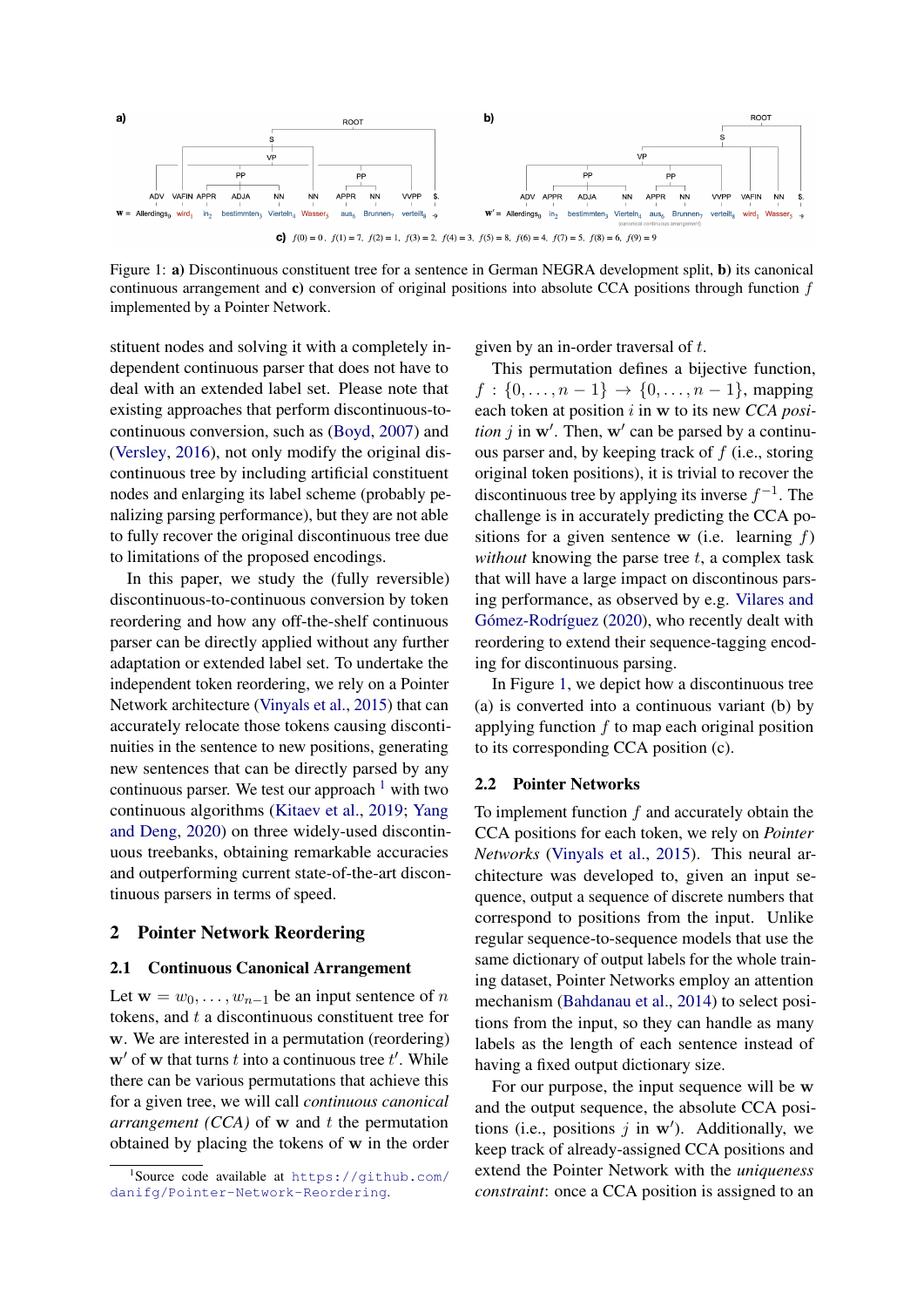input token, it is no longer available for the rest of the sentence. As a consequence, the Pointer Network will just need  $n-1$  steps to relocate each token of the original sentence from left to right, assigning to the last token the remaining CCA position.

Although the overall performance of the pointer is high enough, we note that the specific accuracy on tokens affected by discontinuities is substantially lower. This was expected due to the complexity of the task and can be explained by the fact that these kind of tokens are less frequent in the training dataset and, in languages such as English, the amount of discontinuous sentences is scarce, not providing enough examples to adequately train the pointer. To increase the pointer performance, we decided to jointly train a labeller in charge of identifying those tokens. More specifically, we consider that a token is involved in a discontinuity if its original position  $i$  differs from the CCA position  $j$ . This is regardless of whether the token is part of a discontinuous constituent or not, e.g., in Figure [1](#page-1-0) it includes both the tokens in blue (that move left) and those in red (that move right). The idea behind this strategy is to prefer those models that better relocate tokens that change its absolute position in the resulting CCA.

While it can be argued that directly handling absolute CCA positions might underperform approaches that use relative positions instead (as reported by [Vilares and Gómez-Rodríguez](#page-6-9) [\(2020\)](#page-6-9)), we already explored that strategy and found that the use of relative CCA positions yielded worse accuracy in a Pointer Network framework. This can be mainly explained by the fact that we cannot apply the uniqueness constraint when relative positions are used, not reducing the search space while the sentence processing advances. Moreover, in regular sequence-to-sequence approaches, the use of relative positions leads to a lower size of the output dictionary, but this benefit has no impact in Pointer Networks since the size of the dictionary will always be the sentence length.

#### 2.3 Neural Architecture

Following other pointer-network-based models [\(Ma et al.,](#page-6-13) [2018;](#page-6-13) [Fernández-González and Gómez-](#page-5-10)[Rodríguez,](#page-5-10) [2019\)](#page-5-10), we design a specific neural architecture for our problem:

Encoder Each input sentence w is encoded, token by token, by a BiLSTM-CNN architecture [\(Ma](#page-5-11) [and Hovy,](#page-5-11) [2016\)](#page-5-11) into a sequence of *encoder hidden*

*states*  $h_0, \ldots, h_{n-1}$ . To that end, each input token is initially represented as the concatenation of three different vectors obtained from character-level representations, regular pre-trained word embeddings and fixed contextualized word embeddings extracted from the pre-trained language model BERT [\(Devlin et al.,](#page-5-12) [2019\)](#page-5-12).

Decoder An LSTM is used to model the decoding process. At each time step  $t$ , the decoder is fed the encoder hidden state  $h_i$  of the current token wi to be relocated and generates a *decoder hidden state*  $s_t$  that will be used for computing the probability distribution over all available CCA positions from the input (i.e.,  $j \in [0, n-1] \setminus A$ , with A being the set of already-assigned CCA positions). A biaffine scoring function [\(Dozat and Manning,](#page-5-13) [2017\)](#page-5-13) is used for computing this probability distribution that will implement the attention mechanism:

$$
\mathbf{v}_{tj} = \mathbf{score}(\mathbf{s}_t, \mathbf{h}_j) = g_1(\mathbf{s}_t)^T \mathbf{W} g_2(\mathbf{h}_j)
$$

$$
+ \mathbf{U}^T g_1(\mathbf{s}_t) + \mathbf{V}^T g_2(\mathbf{h}_j) + \mathbf{b};
$$

$$
\mathbf{a}_t = \mathbf{softmax}(\mathbf{v}_t)
$$

where W, U and V are the weights and  $q_1(\cdot)$  and  $g_2(\cdot)$  are multilayer perceptrons (MLP).

The attention vector  $a_t$  is then used as a pointer that, at time step  $t$ , will select the highest-scoring position  $j$  as the new CCA position for the token originally located at i.

The Pointer Network is trained by minimizing the total log loss (cross entropy) to choose the correct sequence of CCA positions. Additionally, a binary biaffine classifier [\(Dozat and Manning,](#page-5-13) [2017\)](#page-5-13) that identifies relocated tokens is jointly trained by summing the pointer and labeller losses. Since the decoding process requires  $n - 1$  steps to assign the CCA position to each token and at each step the attention vector  $a_t$  is computed over the whole input, the proposed neural model can process a sentence in  $O(n^2)$  $O(n^2)$  $O(n^2)$  time complexity. Figure 2 depicts the neural architecture and the decoding procedure for reordering the sentence in Figure [1\(](#page-1-0)a).

#### 3 Experiments

#### 3.1 Setup

Data We test our approach on two German discontinuous treebanks, NEGRA [\(Skut et al.,](#page-6-14) [1997\)](#page-6-14) and TIGER [\(Brants et al.,](#page-5-14) [2002\)](#page-5-14), and the discontinuous English Penn Treebank (DPTB) [\(Evang](#page-5-15) [and Kallmeyer,](#page-5-15) [2011\)](#page-5-15) with standard splits as described in Appendix [A.1,](#page-8-0) discarding PoS tags in all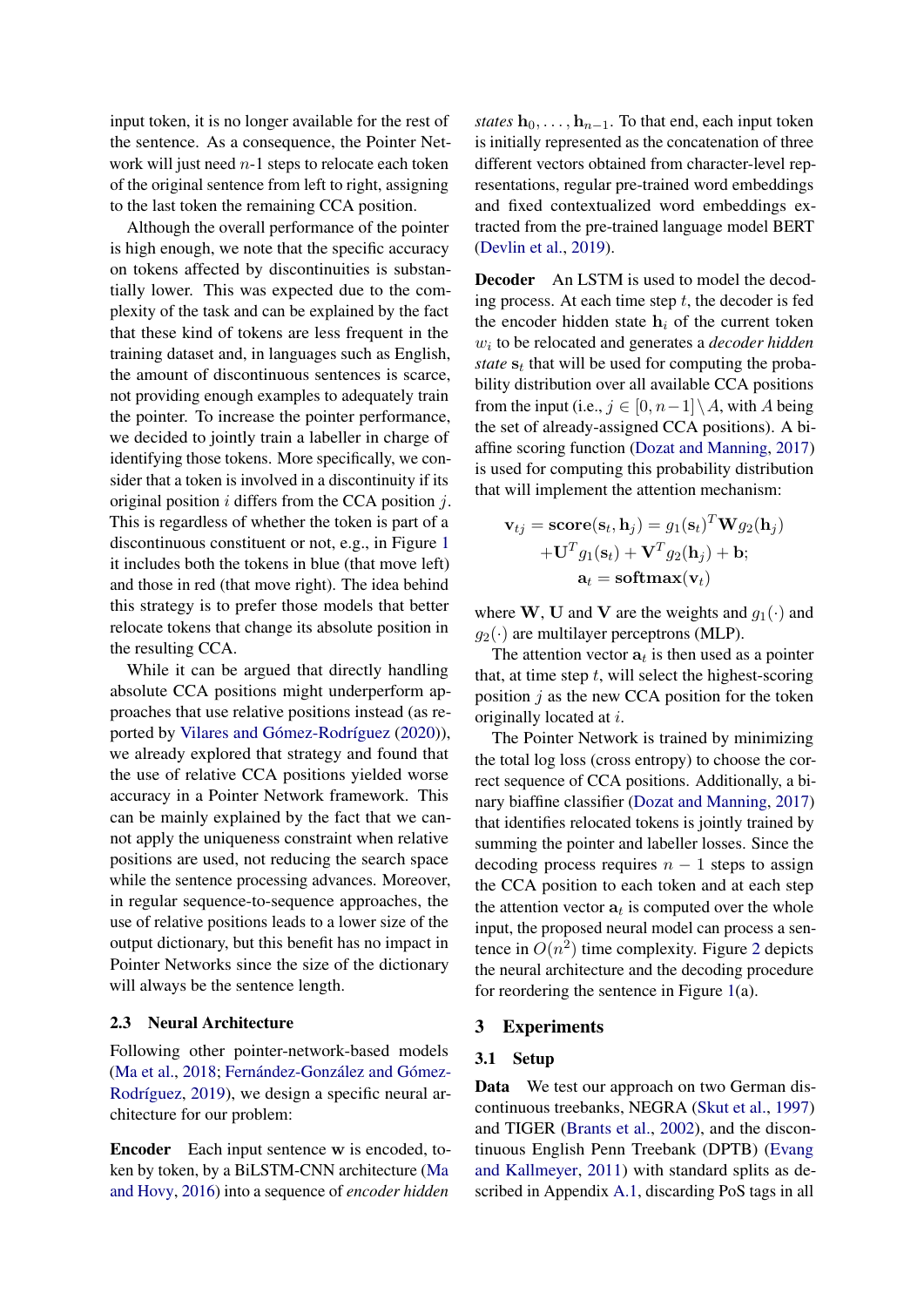<span id="page-3-0"></span>

Figure 2: Simplified sketch of the Pointer Network architecture and decoding steps to reorder the sentence in Figure [1\(](#page-1-0)a).

<span id="page-3-4"></span>

|                                              |  |  | label. UAS Rec. Prec. F1 % gold % pred  |  |
|----------------------------------------------|--|--|-----------------------------------------|--|
| TIGER no 94.16 76.11 76.20 76.15 17.65 17.63 |  |  |                                         |  |
|                                              |  |  | yes 94.19 77.66 76.14 76.89 17.65 18.00 |  |
| NEGRA no 94.56 79.44 80.20 79.82 18.73 18.55 |  |  |                                         |  |
|                                              |  |  | yes 94.82 81.58 80.21 80.89 18.73 19.05 |  |
| <b>DPTB</b>                                  |  |  | no 97.69 78.63 77.56 78.09 7.25 7.35    |  |
|                                              |  |  | yes 97.88 82.20 78.40 80.26 7.25 7.61   |  |

Table 1: Pointer performance with and without the labeller on dev splits. **label.**  $=$  using labeller or not. UAS = Unlabelled Attachment Score. Rec., Prec. and F1 = Recall, precision and F-score on relocated tokens.  $\%$  gold = % of relocated tokens on the gold set.  $\%$  pred  $=$  % of relocated tokens predicted by the pointer.

cases. We apply  $discodop^2$  $discodop^2$  [\(van Cranenburgh](#page-6-15) [et al.,](#page-6-15) [2016\)](#page-6-15) to transform them into continuous treebanks. This tool follows a depth-first in-order traversal that reorders words to remove crossing branches. For all treebanks, we convert discontinuous trees in export format into continuous variants in discbracket format, using the resulting word permutation as CCAs for training the pointer and keeping track of the original word order for implementing the inverse function  $f^{-1}$ . Additionally, the resulting continuous treebanks in discbracket format are also converted by discodop into the commonly-used bracket format for training continuous parsers.

Pointer settings Word vectors are initialized with a concatenation of pre-trained structuredskipgram embeddings [\(Ling et al.,](#page-5-16) [2015\)](#page-5-16) and fixed weights extracted from one or several layers of the BASE and LARGE sizes of the pre-trained language model BERT [\(Devlin et al.,](#page-5-12) [2019\)](#page-5-12). In particular, we follow [\(Fernández-González and Gómez-](#page-5-17)[Rodríguez,](#page-5-17) [2020b\)](#page-5-17) and extract weights from the second-to-last layer for the BASE models and, for the LARGE models, we use a combination of four layers from 17 to 20. We do not try other variations that might probably work better for our specific task. While regular word embeddings are finetuned during training, BERT-based embeddings are kept fixed following a less resource-consuming strategy. See Appendix [A.2](#page-8-1) for further details.

Parsers For parsing the CCAs generated by the pointer, we employ two off-the-shelf continuous constituent parsers that excel in continuous benchmarks: the chart-based parser by [Kitaev et al.](#page-5-8) [\(2019\)](#page-5-8) and the transition-based model by [Yang and](#page-7-0) [Deng](#page-7-0) [\(2020\)](#page-7-0). In both cases, we adopt the basic configuration (described in their respective papers) and just vary the encoder initialization with  $BERT_{BASE}$ and  $BERT_{LARGE}$  [\(Devlin et al.,](#page-5-12) [2019\)](#page-5-12), as well as XLNet [\(Yang et al.,](#page-7-1) [2019\)](#page-7-1).

Metrics Following standard practice, we ignore punctuation and root symbols for evaluating discontinuous parsing and use discodop for reporting F-score and discontinuous F-score (DF1).<sup>[3](#page-3-2)</sup> For jointly evaluating the pointer and labeller perfor-mance, we rely on the Labelled Attachment Score<sup>[4](#page-3-3)</sup> (LAS) and choose the model with the highest score on the development set. For reporting speeds, we use sentences per second (sent/s).

#### 3.2 Results

Table [1](#page-3-4) highlights how the labeller enhances the pointer's performance. While the overall UAS (or LAS when the labeller is used, since its accuracy is 100% in all cases) is not affected substantially, it can be seen that the percentage of relocated to-

<span id="page-3-1"></span><sup>2</sup>[https://github.com/andreasvc/](https://github.com/andreasvc/disco-dop) [disco-dop](https://github.com/andreasvc/disco-dop)

<span id="page-3-3"></span><span id="page-3-2"></span><sup>&</sup>lt;sup>3</sup>F-score measured only on discontinuous constituents.

<sup>4</sup>A standard metric used for dependency parsing that, in our case, measures which tokens have the correct CCA position and also were correctly identified as relocated token.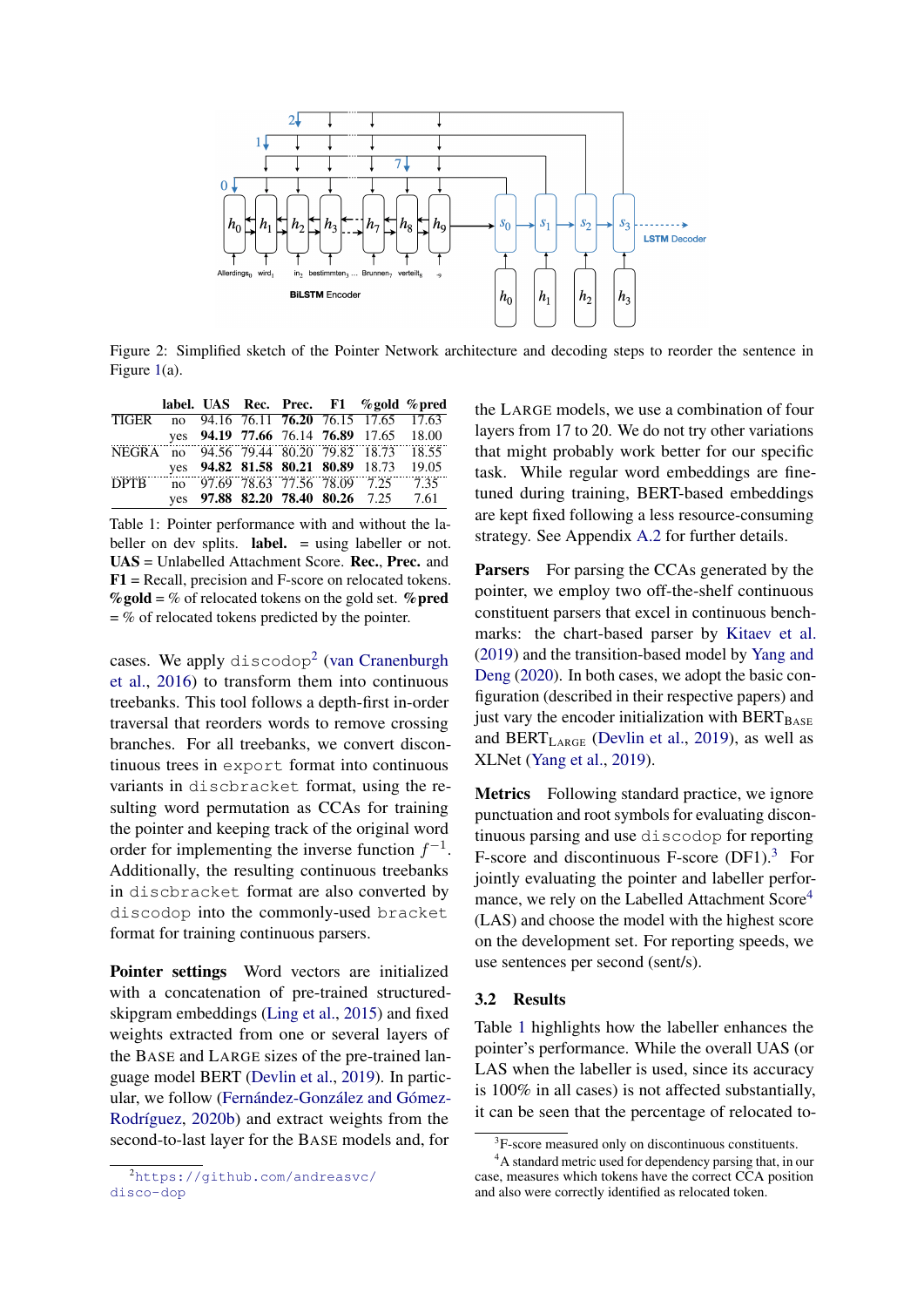<span id="page-4-0"></span>

|                                                                                  |      | TIGER     |                          |      | NEGRA |                          |      | <b>DPTB</b> |            |  |
|----------------------------------------------------------------------------------|------|-----------|--------------------------|------|-------|--------------------------|------|-------------|------------|--|
| <b>Parser</b> (no tags or predicted PoS tags)                                    | F1   |           | DF1 sent/s               | F1   |       | DF1 sent/s               | F1   |             | DF1 sent/s |  |
| Versley $(2016)$                                                                 | 79.5 |           |                          |      |       |                          |      |             |            |  |
| Coavoux and Cohen (2019)                                                         | 82.5 | 55.9      | 64                       | 83.2 | 56.3  | $\overline{\phantom{a}}$ | 90.9 | 67.3        | 38         |  |
| Coavoux et al. (2019)                                                            | 82.7 | 55.9      | 126                      | 83.2 | 54.6  | $\overline{\phantom{a}}$ | 91.0 | 71.3        | 80         |  |
| Stanojević and Steedman (2020)                                                   |      | 83.4 53.5 | $\overline{a}$           | 83.6 | 50.7  | $\overline{\phantom{a}}$ |      | 90.5 67.1   |            |  |
| Corro $(2020)$                                                                   |      | 85.2 51.2 | 474                      | 86.3 | 56.1  | 478                      | 92.9 | 64.9        | 355        |  |
| Corro $(2020)$ + BERT <sub>X</sub>                                               |      | 90.0 62.1 |                          | 91.6 | 66.1  |                          | 94.8 | 68.9        |            |  |
| Ruprecht and Mörbitz (2021)                                                      | 82.5 | 55.9      | 101                      | 82.7 | 49.0  | 136                      | 90.1 | 72.9        | 95         |  |
| Ruprecht and Mörbitz (2021) + BERT <sub>BASE</sub>                               |      | 88.3 69.0 | 60                       | 90.9 | 72.6  | 68                       | 93.3 | 80.5        | 57         |  |
| Vilares and Gómez-Rodríguez (2020)                                               |      | 77.5 39.5 | 568                      | 75.6 | 34.6  | 715                      | 88.8 | 45.8        | 611        |  |
| Vilares and Gómez-Rodríguez (2020) + $BERT_{BASE}$                               | 84.6 | 51.1      | 80                       | 83.9 | 45.6  | 80                       | 91.9 | 50.8        | 80         |  |
| Vilares and Gómez-Rodríguez (2020) + $BERT_{LARGE}$                              |      |           |                          |      |       |                          |      | 92.8 53.9   | 34         |  |
| Fernández-González and Gómez-Rodríguez (2020a)                                   | 85.7 | 60.4      | $\overline{\phantom{a}}$ | 85.7 | 58.6  | $\overline{\phantom{a}}$ |      |             |            |  |
| Fernández-González and Gómez-Rodríguez (2020b)*                                  | 86.6 | 62.6      | $\overline{a}$           | 86.8 | 69.5  | $\overline{\phantom{a}}$ |      |             |            |  |
| Fernández-González and Gómez-Rodríguez (2020b)+BERT <sup>*</sup> <sub>BASE</sub> | 89.8 | 71.0      |                          | 91.0 | 76.6  |                          |      |             |            |  |
| Pointer + Kitaev et al. $(2019)$ + BERT <sub>BASE</sub>                          | 88.5 | 63.0      | 238                      | 90.0 | 65.9  | 275                      | 94.0 | 68.9        | 231        |  |
| Pointer + Kitaev et al. $(2019)$ + BERT <sub>LARGE</sub>                         | 90.5 | 68.1      | 207                      | 92.0 | 67.9  | 216                      | 94.7 | 72.9        | 193        |  |
| Pointer + Kitaev et al. $(2019) + XLNet$                                         |      |           |                          |      |       |                          | 95.1 | 74.1        | 179        |  |
| Pointer + Yang and Deng $(2020)$ + BERT <sub>BASE</sub>                          | 88.5 | 62.7      | 157                      | 90.4 | 66.5  | 188                      | 94.1 | 67.2        | 152        |  |
| Pointer + Yang and Deng $(2020)$ + BERT <sub>LARGE</sub>                         | 90.5 | 68.8      | 129                      | 91.7 | 67.9  | 158                      | 94.8 | 71.3        | 135        |  |
| Pointer + Yang and Deng $(2020)$ + XLNet                                         |      |           |                          |      |       |                          |      | 95.5 73.4   | 133        |  |

Table 2: Comparison of our approach against discontinuous constituent parsers on the test split. BERT<sub>x</sub> denotes that the size was not specified in the original paper. In those cases where the parser uses XLNet, the pointer is initialized with BERT<sub>LARGE</sub>. \* uses extra dependency information. All reported speeds were measured on GPU.

kens predicted by the pointer is higher (increased recall without harming precision), also leading to an improvement in F-score.

In Table [2,](#page-4-0) we show how our novel neural architecture (combined with two continuous parsers) achieves competitive accuracies in all datasets, outperforming all existing parsers when the largest pretrained models are employed. It is important also to remark that F-scores on discontinuities produced by our setup (and where the pointer has an important role) are on par with purely discontinuous parsers.<sup>[5](#page-4-1)</sup> Regarding efficiency, the proposed Pointer Network provides high speeds even with BERT<sub>LARGE</sub>: on the test splits, 553.7 sent/s on TIGER, 613.5 sent/s on NEGRA and 694.3 sent/s on DPTB. As a result, continuous parsers' efficiency is not penalized, and the pointer+parser combinations are faster than all existing approaches that use pre-trained language models (including the fastest parser to date by [Vilares and Gómez-Rodríguez](#page-6-9) [\(2020\)](#page-6-9), which is also outperformed by a wide margin in terms of accuracy). Finally, as also observed on continuous treebanks, no meaningful differences can be seen between both continuous parsers' performance.

# 4 Conclusions and Future work

We show that, by accurately removing crossing branches from discontinuous trees, continuous parsers can perform discontinuous parsing more efficiently, achieving accuracies on par with more expensive discontinuous approaches. In addition, the proposed Pointer Network can be easily combined with any off-the-self continuous parser and, while barely affecting its efficiency, it can extend its coverage to fully model discontinuous phenomena.

We will investigate alternatives to the inorder reordering (e.g., pre- and post-order traversal or language-specific rules to generate more continuous-friendly structures). While we think that using a different CCA would have no substantial impact on Pointer Network reordering, it might affect continuous parsing performance (as it may be easier for the parser to process reordered constituent trees with a syntax closer to original continuous structures, and factors like the degree of left vs. right branching may also have an influence).

### Acknowledgments

We acknowledge the European Research Council (ERC), which has funded this research under the European Union's Horizon 2020 research and innovation programme (FASTPARSE, grant agreement No 714150), ERDF/MICINN-AEI (ANSWER-ASAP, TIN2017-85160-C2-1-R), Xunta de Galicia (ED431C 2020/11), and Centro de Investigación de Galicia "CITIC", funded by Xunta de Galicia and the European Union (ERDF - Galicia 2014-2020 Program), by grant ED431G 2019/01.

<span id="page-4-1"></span><sup>&</sup>lt;sup>5</sup>We believe that the remarkable performance obtained on discontinuities by [Fernández-González and Gómez-Rodríguez](#page-5-17) [\(2020b\)](#page-5-17) probably owes to the leverage of additional nonprojective dependency information.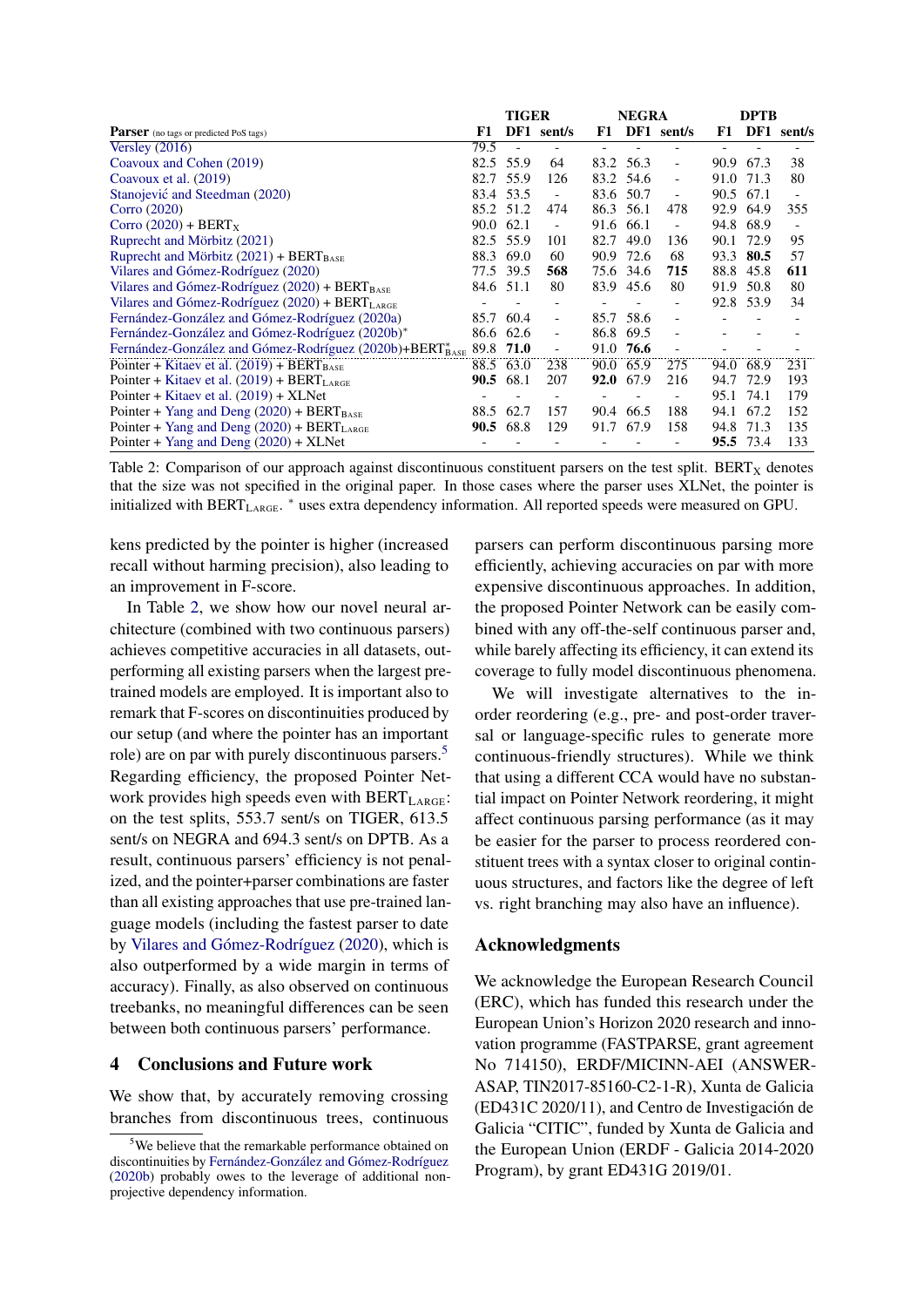### References

- <span id="page-5-9"></span>Dzmitry Bahdanau, Kyunghyun Cho, and Yoshua Neural machine translation by jointly learning to align and translate. *CoRR*, abs/1409.0473.
- <span id="page-5-7"></span>Adriane Boyd. 2007. [Discontinuity revisited: An im](https://www.aclweb.org/anthology/W07-1506)[proved conversion to context-free representations.](https://www.aclweb.org/anthology/W07-1506) In *Proceedings of the Linguistic Annotation Workshop*, pages 41–44, Prague, Czech Republic. Association for Computational Linguistics.
- <span id="page-5-14"></span>Sabine Brants, Stefanie Dipper, Silvia Hansen, Wolfgang Lezius, and George Smith. 2002. TIGER treebank. In *Proceedings of the 1st Workshop on Treebanks and Linguistic Theories (TLT)*, pages 24–42.
- <span id="page-5-4"></span>Maximin Coavoux and Shay B. Cohen. 2019. Discontinuous constituency parsing with a stack-free transition system and a dynamic oracle. In *Proceedings of the 2019 Conference of the North American Chapter of the Association for Computational Linguistics*, pages 204–217, Minneapolis, Minnesota. Association for Computational Linguistics.
- <span id="page-5-2"></span>Maximin Coavoux and Benoît Crabbé. 2017. Incremental discontinuous phrase structure parsing with the GAP transition. In *Proceedings of the 15th Conference of the European Chapter of the Association for Computational Linguistics*, pages 1259–1270, Valencia, Spain. Association for Computational Linguistics.
- <span id="page-5-3"></span>Maximin Coavoux, Benoît Crabbé, and Shay B. Cohen. 2019. Unlexicalized transition-based discontinuous constituency parsing. *Transactions of the Association for Computational Linguistics*, 7:73–89.
- <span id="page-5-1"></span>Caio Corro. 2020. [Span-based discontinuous con](https://doi.org/10.18653/v1/2020.emnlp-main.219)[stituency parsing: a family of exact chart-based al](https://doi.org/10.18653/v1/2020.emnlp-main.219)gorithms with time complexities from  $O(n<sup>6</sup>)$  down [to O\(nˆ3\).](https://doi.org/10.18653/v1/2020.emnlp-main.219) In *Proceedings of the 2020 Conference on Empirical Methods in Natural Language Processing (EMNLP)*, pages 2753–2764, Online. Association for Computational Linguistics.
- <span id="page-5-12"></span>Jacob Devlin, Ming-Wei Chang, Kenton Lee, and Kristina Toutanova. 2019. [BERT: Pre-training of](https://doi.org/10.18653/v1/N19-1423) [deep bidirectional transformers for language under](https://doi.org/10.18653/v1/N19-1423)[standing.](https://doi.org/10.18653/v1/N19-1423) In *Proceedings of the 2019 Conference of the North American Chapter of the Association for Computational Linguistics: Human Language Technologies, Volume 1 (Long and Short Papers)*, pages 4171–4186, Minneapolis, Minnesota. Association for Computational Linguistics.
- <span id="page-5-13"></span>Timothy Dozat and Christopher D. Manning. 2017. Deep biaffine attention for neural dependency parsing. In *ICLR*. OpenReview.net.
- <span id="page-5-18"></span>Amit Dubey and Frank Keller. 2003. Probabilistic parsing for German using sister-head dependencies. In *Proceedings of the 41st Annual Meeting of the Association for Computational Linguistics*, pages 96– 103, Sapporo, Japan.
- <span id="page-5-15"></span>Kilian Evang and Laura Kallmeyer. 2011. [PLCFRS](https://www.aclweb.org/anthology/W11-2913) [parsing of English discontinuous constituents.](https://www.aclweb.org/anthology/W11-2913) In *Proceedings of the 12th International Conference on Parsing Technologies*, pages 104–116, Dublin, Ireland. Association for Computational Linguistics.
- <span id="page-5-10"></span>Daniel Fernández-González and Carlos Gómez-Rodríguez. 2019. [Left-to-right dependency parsing](https://doi.org/10.18653/v1/N19-1076) [with pointer networks.](https://doi.org/10.18653/v1/N19-1076) In *Proceedings of the 2019 Conference of the North American Chapter of the Association for Computational Linguistics: Human Language Technologies, Volume 1 (Long and Short Papers)*, pages 710–716, Minneapolis, Minnesota. Association for Computational Linguistics.
- <span id="page-5-6"></span>Daniel Fernández-González and Carlos Gómez-Rodríguez. 2020a. [Discontinuous constituent](https://doi.org/https://doi.org/10.1609/aaai.v34i05.6275) [parsing with pointer networks.](https://doi.org/https://doi.org/10.1609/aaai.v34i05.6275) In *Proceedings of the Thirty-Fourth AAAI Conference on Artificial Intelligence, AAAI 2020, New York, NY, USA, February 7-12, 2020*, pages 7724–7731. AAAI Press.
- <span id="page-5-17"></span>Daniel Fernández-González and Carlos Gómez-Rodríguez. 2020b. [Multitask pointer network for](http://arxiv.org/abs/2009.09730) [multi-representational parsing.](http://arxiv.org/abs/2009.09730)
- <span id="page-5-5"></span>Daniel Fernández-González and André F. T. Martins. 2015. [Parsing as reduction.](https://doi.org/10.3115/v1/P15-1147) In *Proceedings of the 53rd Annual Meeting of the Association for Computational Linguistics and the 7th International Joint Conference on Natural Language Processing (Volume 1: Long Papers)*, pages 1523–1533, Beijing, China. Association for Computational Linguistics.
- <span id="page-5-0"></span>Kilian Gebhardt. 2020. [Advances in using grammars](https://doi.org/10.18653/v1/2020.iwpt-1.9) [with latent annotations for discontinuous parsing.](https://doi.org/10.18653/v1/2020.iwpt-1.9) In *Proceedings of the 16th International Conference on Parsing Technologies and the IWPT 2020 Shared Task on Parsing into Enhanced Universal Dependencies*, pages 91–97, Online. Association for Computational Linguistics.
- <span id="page-5-19"></span>Diederik P. Kingma and Jimmy Ba. 2014. Adam: A method for stochastic optimization. Published as a conference paper at the 3rd International Conference for Learning Representations, San Diego, 2015.
- <span id="page-5-8"></span>Nikita Kitaev, Steven Cao, and Dan Klein. 2019. [Multi](https://doi.org/10.18653/v1/P19-1340)[lingual constituency parsing with self-attention and](https://doi.org/10.18653/v1/P19-1340) [pre-training.](https://doi.org/10.18653/v1/P19-1340) In *Proceedings of the 57th Annual Meeting of the Association for Computational Linguistics*, pages 3499–3505, Florence, Italy. Association for Computational Linguistics.
- <span id="page-5-16"></span>Wang Ling, Chris Dyer, Alan W. Black, and Isabel Trancoso. 2015. Two/too simple adaptations of Word2Vec for syntax problems. In *Proceedings of the 2015 Conference of the North American Chapter of the Association for Computational Linguistics*, pages 1299–1304, Denver, Colorado.
- <span id="page-5-11"></span>Xuezhe Ma and Eduard Hovy. 2016. End-to-end sequence labeling via bi-directional lstm-cnns-crf. In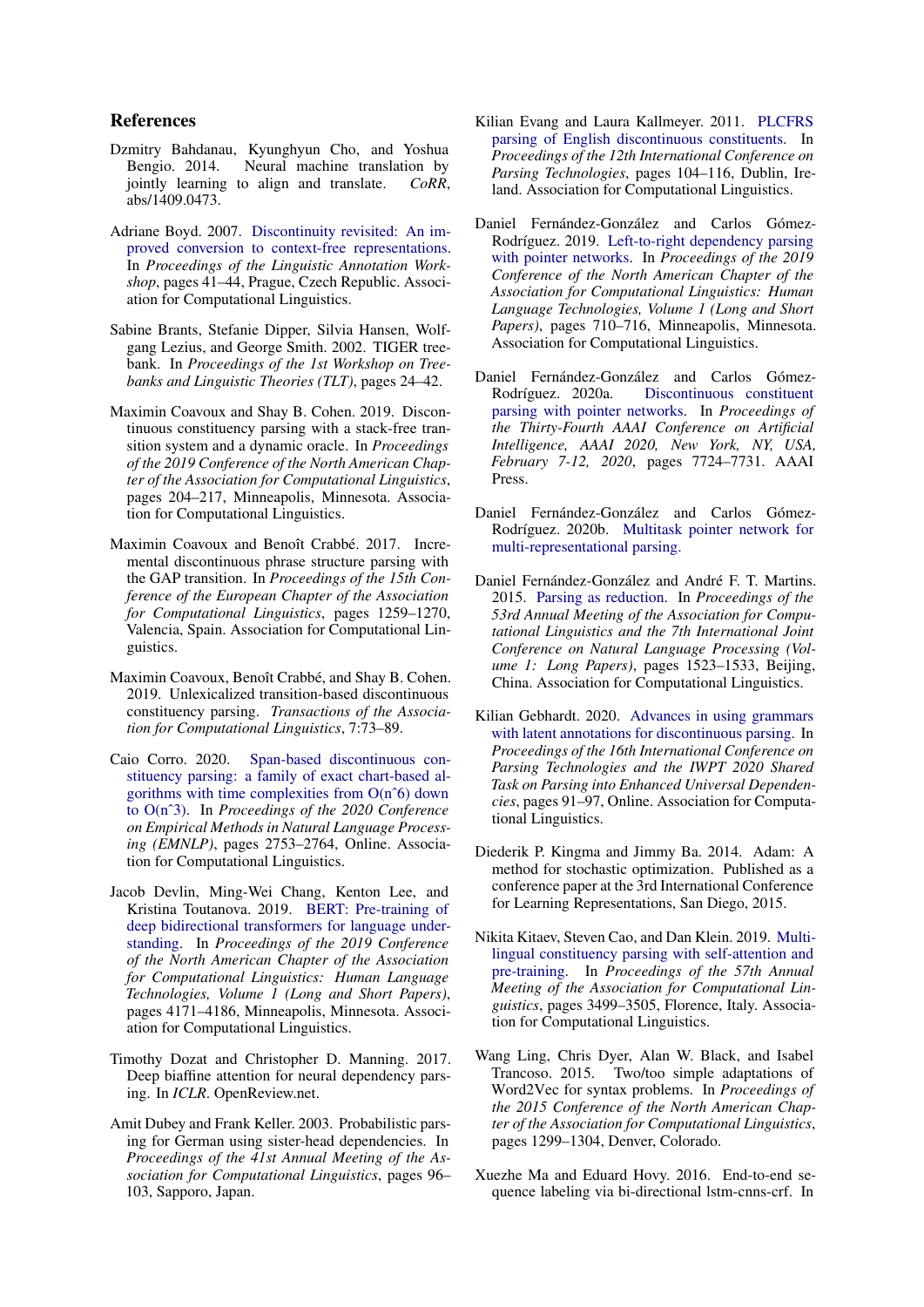*Proceedings of the 54th Annual Meeting of the Association for Computational Linguistics*, pages 1064– 1074. Association for Computational Linguistics.

- <span id="page-6-13"></span>Xuezhe Ma, Zecong Hu, Jingzhou Liu, Nanyun Peng, Graham Neubig, and Eduard H. Hovy. 2018. Stackpointer networks for dependency parsing. In *Proceedings of the 56th Annual Meeting of the Association for Computational Linguistics, Melbourne, Australia, July 15-20, 2018*, pages 1403–1414.
- <span id="page-6-6"></span>Wolfgang Maier. 2015. [Discontinuous incremental](https://doi.org/10.3115/v1/P15-1116) [shift-reduce parsing.](https://doi.org/10.3115/v1/P15-1116) In *Proceedings of the 53rd Annual Meeting of the Association for Computational Linguistics and the 7th International Joint Conference on Natural Language Processing (Volume 1: Long Papers)*, pages 1202–1212, Beijing, China. Association for Computational Linguistics.
- <span id="page-6-7"></span>Wolfgang Maier and Timm Lichte. 2016. Discontinuous parsing with continuous trees. In *Proceedings of the Workshop on Discontinuous Structures in Natural Language Processing*, pages 47–57, San Diego, California. Association for Computational Linguistics.
- <span id="page-6-0"></span>Mitchell P. Marcus, Beatrice Santorini, and Mary Ann Marcinkiewicz. 1993. Building a large annotated corpus of English: The Penn Treebank. *Computational Linguistics*, 19:313–330.
- <span id="page-6-11"></span>Joakim Nivre and Jens Nilsson. 2005. [Pseudo](https://doi.org/10.3115/1219840.1219853)[projective dependency parsing.](https://doi.org/10.3115/1219840.1219853) In *Proceedings of the 43rd Annual Meeting of the Association for Computational Linguistics (ACL'05)*, pages 99–106, Ann Arbor, Michigan. Association for Computational Linguistics.
- <span id="page-6-2"></span>Thomas Ruprecht and Richard Mörbitz. 2021. [Supertagging-based parsing with linear context-free](https://doi.org/10.18653/v1/2021.naacl-main.232) [rewriting systems.](https://doi.org/10.18653/v1/2021.naacl-main.232) In *Proceedings of the 2021 Conference of the North American Chapter of the Association for Computational Linguistics: Human Language Technologies*, pages 2923–2935, Online. Association for Computational Linguistics.
- <span id="page-6-16"></span>Djamé Seddah, Reut Tsarfaty, Sandra Kübler, Marie Candito, Jinho D. Choi, Richárd Farkas, Jennifer Foster, Iakes Goenaga, Koldo Gojenola Galletebeitia, Yoav Goldberg, Spence Green, Nizar Habash, Marco Kuhlmann, Wolfgang Maier, Joakim Nivre, Adam Przepiórkowski, Ryan Roth, Wolfgang Seeker, Yannick Versley, Veronika Vincze, Marcin Wolinski, Alina Wróblewska, and Eric Villemonte ´ de la Clergerie. 2013. [Overview of the SPMRL](https://www.aclweb.org/anthology/W13-4917) [2013 shared task: A cross-framework evaluation of](https://www.aclweb.org/anthology/W13-4917) [parsing morphologically rich languages.](https://www.aclweb.org/anthology/W13-4917) In *Proceedings of the Fourth Workshop on Statistical Parsing of Morphologically-Rich Languages*, pages 146–182, Seattle, Washington, USA. Association for Computational Linguistics.
- <span id="page-6-14"></span>Wojciech Skut, Brigitte Krenn, Thorsten Brants, and Hans Uszkoreit. 1997. An annotation scheme for free word order languages. In *Proceedings of the*

*Fifth Conference on Applied Natural Language Processing*, ANLC '97, pages 88–95, Stroudsburg, PA, USA. Association for Computational Linguistics.

- <span id="page-6-8"></span>Miloš Stanojević and Raquel G. Alhama. 2017. [Neu](https://doi.org/10.18653/v1/D17-1174)[ral discontinuous constituency parsing.](https://doi.org/10.18653/v1/D17-1174) In *Proceedings of the 2017 Conference on Empirical Methods in Natural Language Processing*, pages 1666–1676, Copenhagen, Denmark. Association for Computational Linguistics.
- <span id="page-6-4"></span>Miloš Stanojević and Mark Steedman. 2020. [Span](https://doi.org/10.18653/v1/2020.iwpt-1.12)[based LCFRS-2 parsing.](https://doi.org/10.18653/v1/2020.iwpt-1.12) In *Proceedings of the 16th International Conference on Parsing Technologies and the IWPT 2020 Shared Task on Parsing into Enhanced Universal Dependencies*, pages 111–121, Online. Association for Computational Linguistics.
- <span id="page-6-3"></span>Mitchell Stern, Jacob Andreas, and Dan Klein. 2017. [A](https://doi.org/10.18653/v1/P17-1076) [minimal span-based neural constituency parser.](https://doi.org/10.18653/v1/P17-1076) In *Proceedings of the 55th Annual Meeting of the Association for Computational Linguistics (Volume 1: Long Papers)*, pages 818–827, Vancouver, Canada. Association for Computational Linguistics.
- <span id="page-6-15"></span>Andreas van Cranenburgh, Remko Scha, and Rens Bod. 2016. Data-oriented parsing with discontinuous constituents and function tags. *J. Language Modelling*, 4:57–111.
- <span id="page-6-5"></span>Yannick Versley. 2014. Experiments with easy-first nonprojective constituent parsing. In *Proceedings of the First Joint Workshop on Statistical Parsing of Morphologically Rich Languages and Syntactic Analysis of Non-Canonical Languages*, pages 39–53, Dublin, Ireland. Dublin City University.
- <span id="page-6-10"></span>Yannick Versley. 2016. Discontinuity (re)<sup>2</sup>-visited: A minimalist approach to pseudoprojective constituent parsing. In *Proceedings of the Workshop on Discontinuous Structures in Natural Language Processing*, pages 58–69, San Diego, California.
- <span id="page-6-1"></span>K. Vijay-Shanker, David J. Weir, and Aravind K. Joshi. 1987. Characterizing structural descriptions produced by various grammatical formalisms. In *Proceedings of the 25th Annual Meeting of the Association for Computational Linguistics (ACL'87)*, pages 104–111, Morristown, NJ, USA. Association for Computational Linguistics.
- <span id="page-6-9"></span>David Vilares and Carlos Gómez-Rodríguez. 2020. [Discontinuous constituent parsing as sequence la](https://doi.org/10.18653/v1/2020.emnlp-main.221)[beling.](https://doi.org/10.18653/v1/2020.emnlp-main.221) In *Proceedings of the 2020 Conference on Empirical Methods in Natural Language Processing (EMNLP)*, pages 2771–2785, Online. Association for Computational Linguistics.
- <span id="page-6-12"></span>Oriol Vinyals, Meire Fortunato, and Navdeep Jaitly. 2015. Pointer networks. In C. Cortes, N. D. Lawrence, D. D. Lee, M. Sugiyama, and R. Garnett, editors, *Advances in Neural Information Processing Systems 28*, pages 2692–2700. Curran Associates, Inc.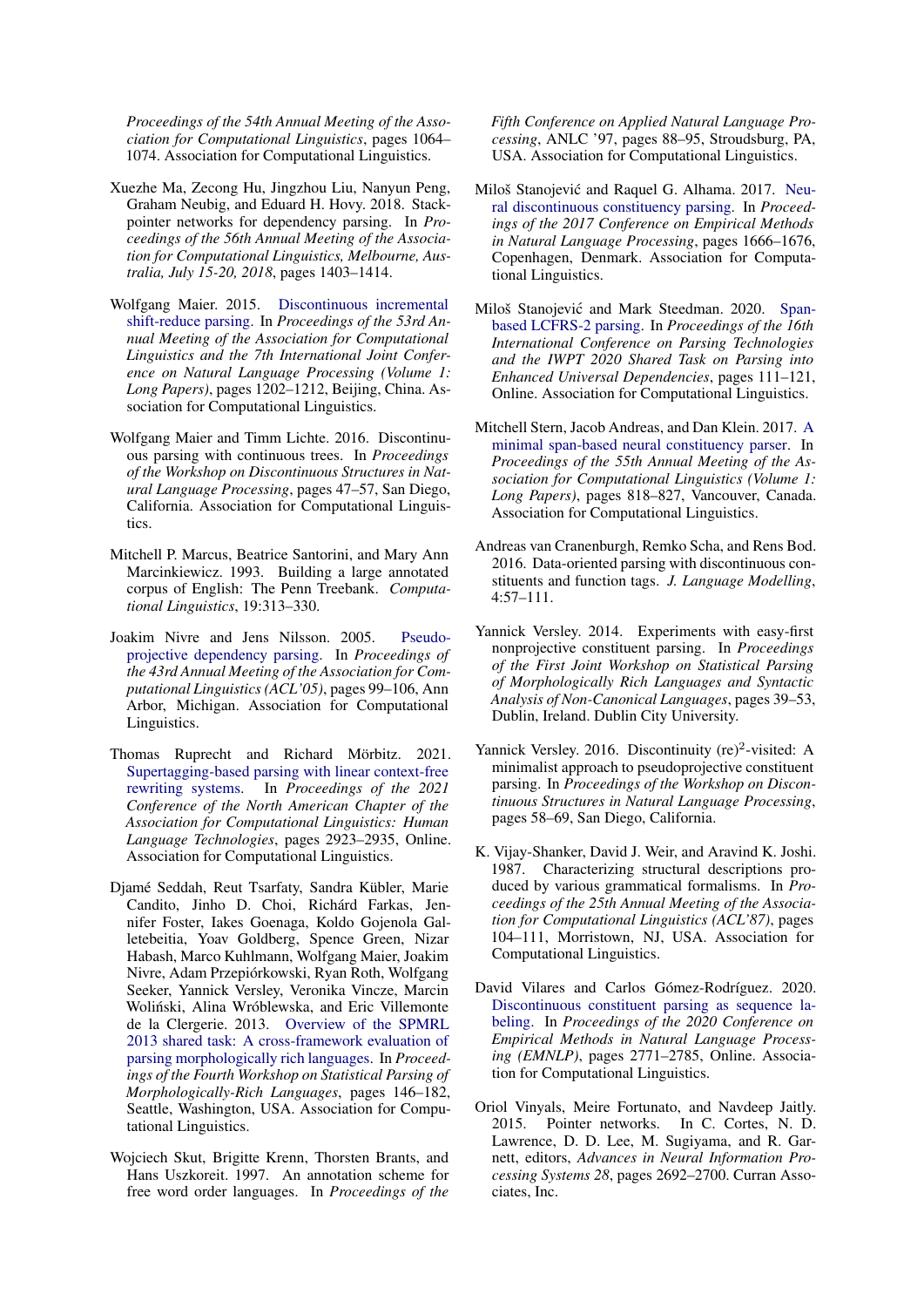- <span id="page-7-0"></span>Kaiyu Yang and Jia Deng. 2020. Strongly incremental constituency parsing with graph neural networks. In *Neural Information Processing Systems*.
- <span id="page-7-1"></span>Zhilin Yang, Zihang Dai, Yiming Yang, Jaime Carbonell, Russ R Salakhutdinov, and Quoc V Le. 2019. [Xlnet: Generalized autoregressive pretraining for](https://proceedings.neurips.cc/paper/2019/file/dc6a7e655d7e5840e66733e9ee67cc69-Paper.pdf) [language understanding.](https://proceedings.neurips.cc/paper/2019/file/dc6a7e655d7e5840e66733e9ee67cc69-Paper.pdf) In *Advances in Neural Information Processing Systems*, volume 32. Curran Associates, Inc.